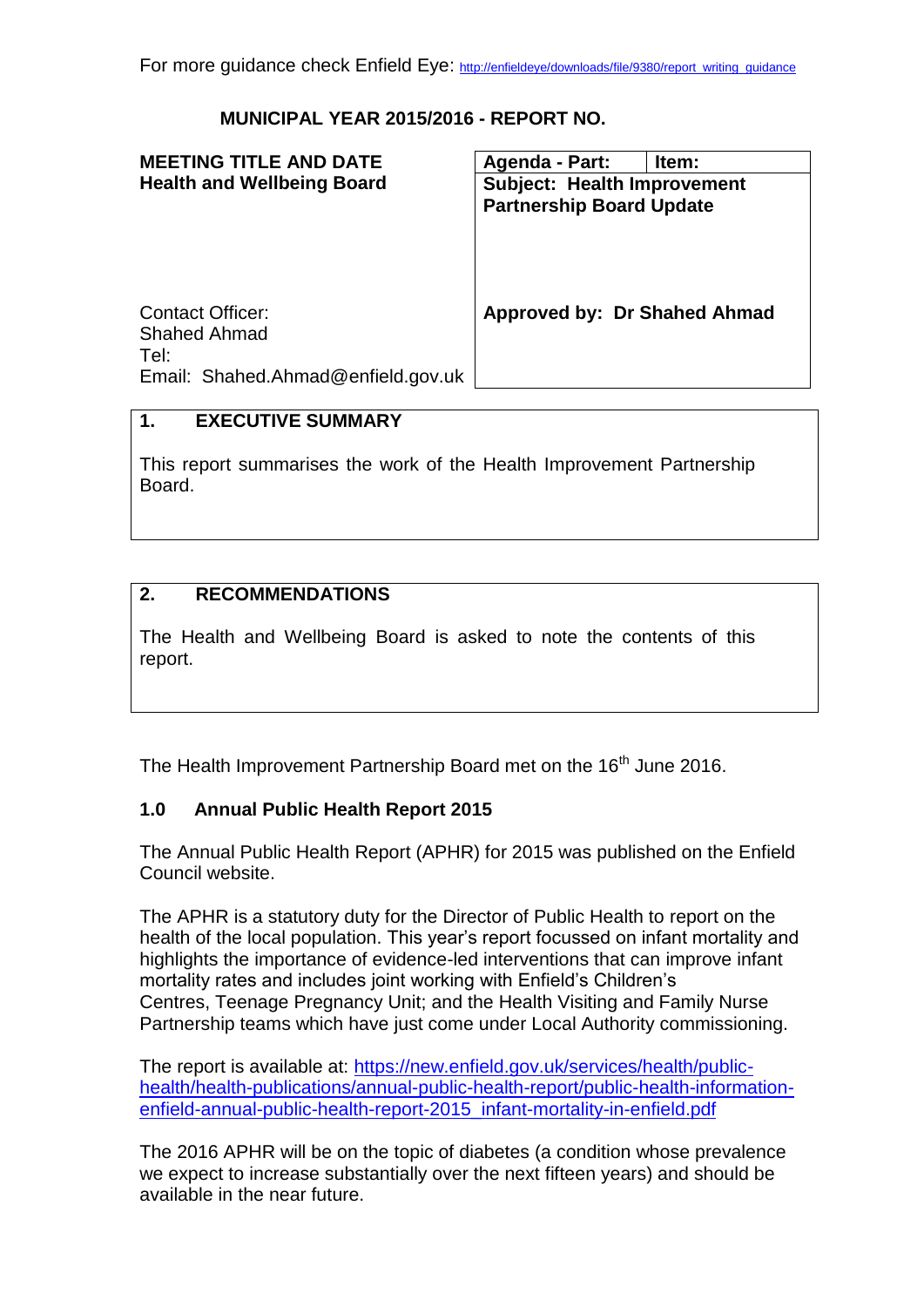For more quidance check Enfield Eye: http://enfieldeye/downloads/file/9380/report\_writing\_quidance

### **2.0 NHS Planning guidance 2016/17-2020/21: Developing the North Central London Sustainability & Transformation Plan**

The NHS England Planning Guidance 2016/17–2020/21 published on 22 December 2015 confirmed that as part of the 2016/17 annual planning process, we would also be required to a five year Sustainability and Transformation Plan (STP), driving delivery of the NHS England Five Year Forward View based on a the North Central London strategic planning footprint.

The Sustainability & Transformation Plan final submission to NHS England is 30<sup>th</sup> June 2016. The NHS England Planning Guidance makes it clear that in order to become sustainable we need to accelerate the work on prevention and care redesign. The guidance also sets out a requirement for local systems in order to achieve future sustainability they must accelerate their work on prevention and care redesign and expect acceleration in transformation in a few priority areas, in order to build momentum. These plans focus on delivery of the Five Year Forward View (FYFV) and an acceleration of service transformation as well as a shared approach to planning through system wide Strategic Planning Groups (SPG) including specialist commissioning, providers and local government. Therefore the STP must deliver against the national direction of:

- A radical upgrade in prevention and public health;
- A concerted effort to improve the quality of care, aligned to the introduction of new models of care;
- A focus on getting finances back in balance; and
- A place based system wide vision for transformational change to address local and national challenges and priorities

# **3.0 Reducing burden of hypertension – Enfield's contribution to London wide initiative**

In Enfield, around 74,000 people are estimated to have hypertension, yet almost half of those are not aware of their condition; and of those diagnosed, around 9,000 people do not have their blood pressure controlled to adequate levels. If we can match the level of detection and management of hypertension achieved in Canada, we could, over a five year period, prevent over 150 strokes and around 70 heart attacks in Enfield. Furthermore, cardiovascular disease including stroke and heart attack is the leading cause of death contributing to the life expectancy gaps in Enfield. Hypertension is therefore a priority for Enfield in improving population health as well as in reducing inequality in life expectancy.

The Enfield Council is working with CCG and partners to reduce variation in the level of hypertension management across GP practices, disseminating the latest intelligence, results of local pilot works to improve hypertension management and examples of best practice achieved locally with primary care professionals through Public Health newsletters for professionals and by meetings including Locality Business Meetings, pushing forward hypertension agenda.

Hypertension presents great opportunities in improving population health not just in Enfield but in London as a whole. For the system improvement to help reduce the burden of hypertension, it requires a regional and national leadership.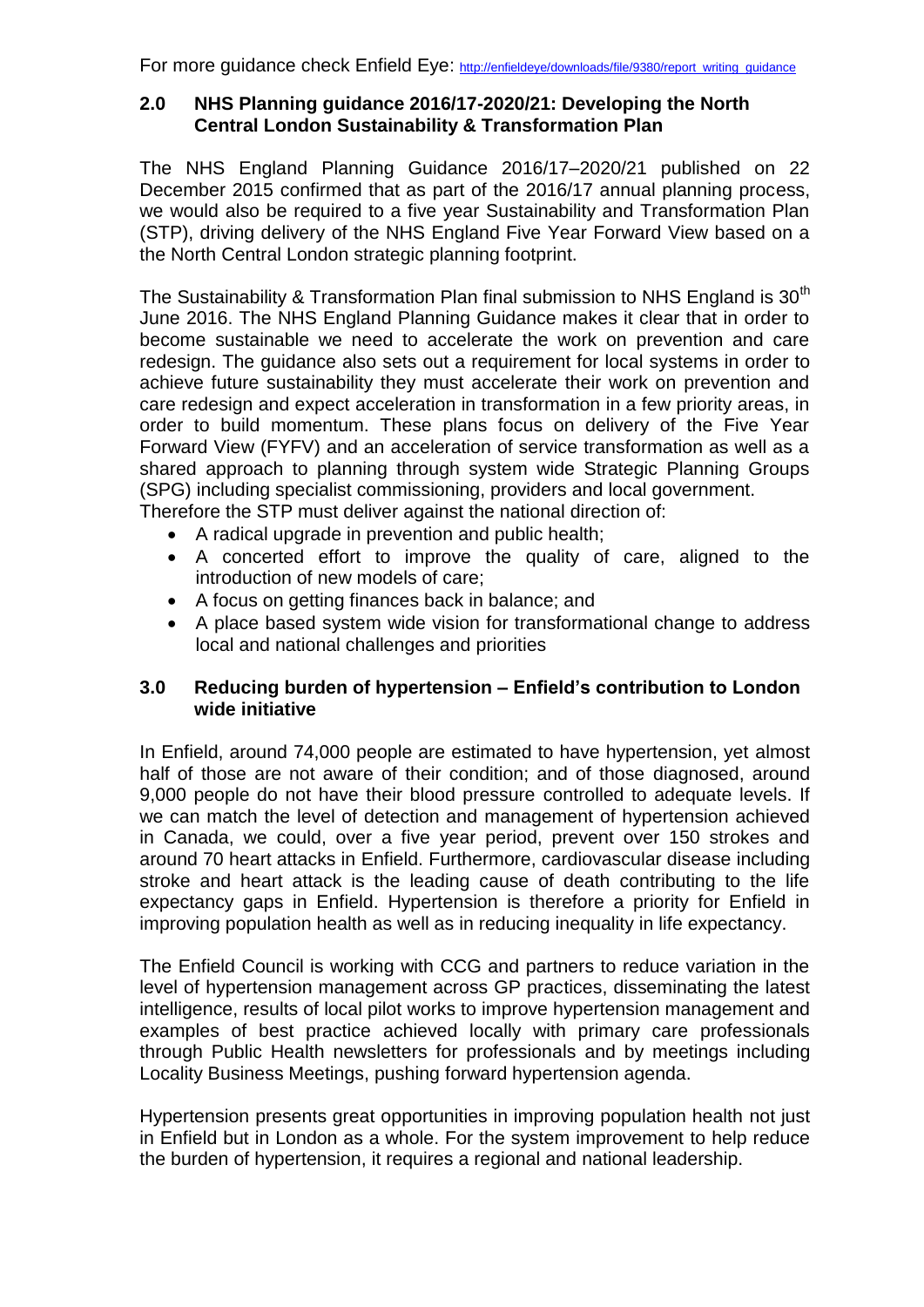For more quidance check Enfield Eye: http://enfieldeve/downloads/file/9380/report\_writing\_quidance

Enfield took initiative in establishing and facilitating London Hypertension Leadership Group. The group was established in January 2016 with the aim of pushing forward the hypertension agenda at the London level by raising the profile of hypertension including in the NHS Sustainability and Transformation Plan (STP) and by pursuing a range of work to support and influence primary care practitioners, commissioners, and other stakeholders to increase levels of hypertension prevention, detection and management in London. The membership includes local public health representatives, voluntary sector, Academic Health Science Network, PHE and NHS England Healthy London Partnership. The group is now officially accepted as a reference group of the Healthy London Partnership Proactive Primary Care Programme.

Series of intelligence tools and evidence reviews have been delivered by this leadership group, which inform local authorities, CCG and SPG of the best practices. The group is now preparing for its first workshop in July, aiming to share best practices and evidence identified through the above activities as well as to facilitate effective networking between primary care practitioners, commissioners and voluntary sector organisations to create system for improved prevention, detection and management of the hypertension in London.

# **4.0 Atrial Fibrillation Update**

Atrial fibrillation (AF) is a common arrhythmia and a major risk factor for ischemic stroke, especially in the elderly.

In Enfield AF prevalence is 1.07% (3,424 in number) (QOF 14/15). GP records show that 544 patients have been diagnosed with AF but not been offered eligible treatment. It is also estimated that 2,700 people in Enfield have AF without knowing they have it, increasing their preventable risk of stroke.

It is therefore important to identify patients with undiagnosed AF early as well as providing appropriate treatment (anti-coagulation) for those diagnosed and eligible but not yet offered the intervention. Providing early treatment to patients will have significant impact on the reduction of the risk of stroke attributable to AF and the complications due to a stroke event.

Public Health have been working with the Enfield Clinical Commissioning Group (ECCG) clinical leads and commissioners on the development and the production of the combined AF and pre-diabetes (precursor stage of type 2 diabetes) business case aimed at improving early detection and management of patients at risk of stroke and diabetes. The business case plans to detect in 3 years 2700 new undiagnosed patients with AF in addition to treating (anticoagulating) 544 eligible but not been provided with this treatment. We hope, the successful delivery of this business case (AF) could avert at least 30 stroke which would otherwise result in about 9 deaths (31%), 28% (14/30)

# **5.0 Leisure and Sport / Physical Activity Update**

The Council's Leisure and Sport Service was one of 17 local authorities in England to be selected for the National commissioning project. The project aim

with moderate to severe disability, and 6 (20%) with minor or no disability.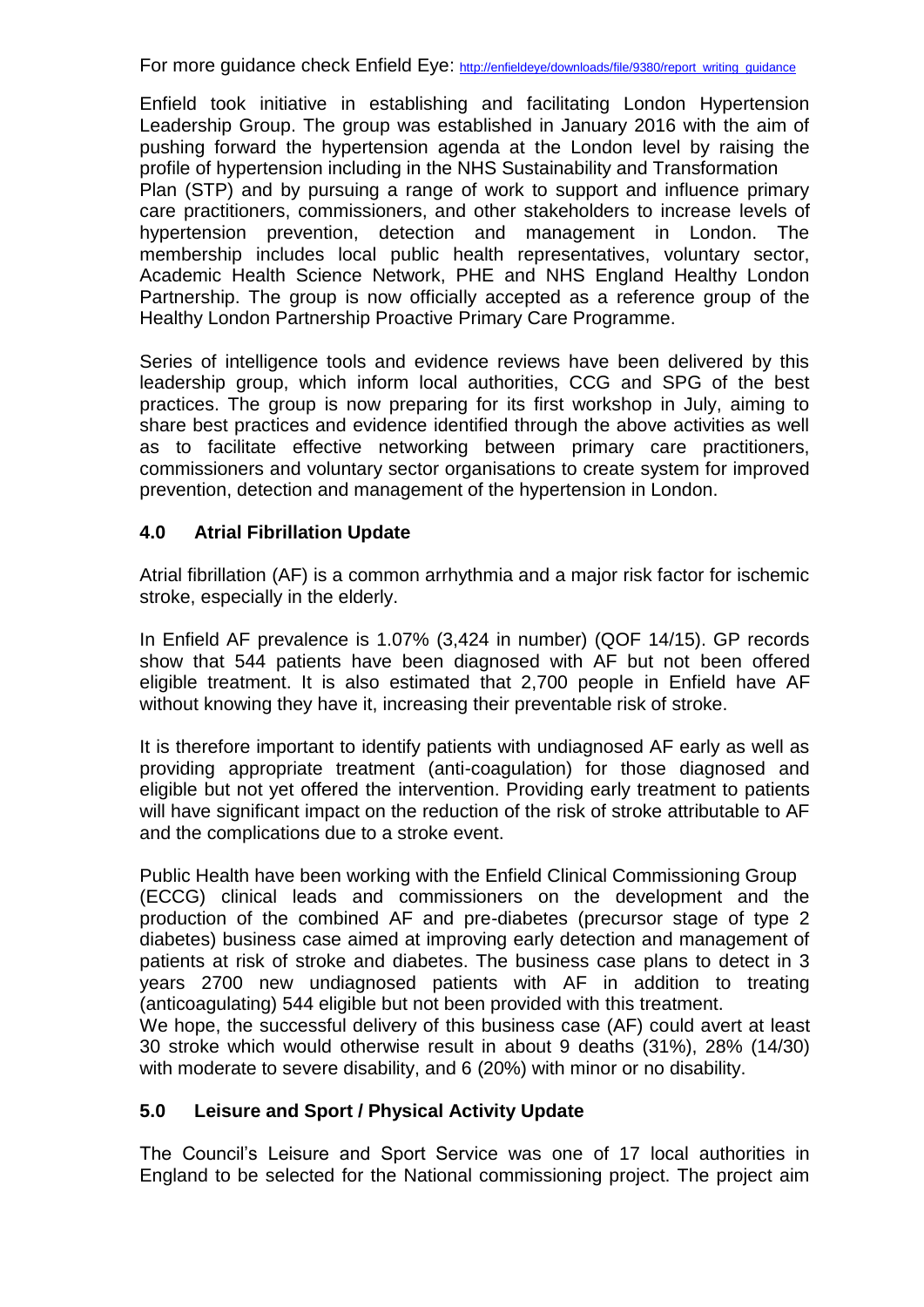was to raise the profile and potential of leisure and sport services to support strategic objectives, in this instance specifically around health.

Various developments have been made in the following area:

- Communication and marketing
- Physical activity pathway
- Voluntary Community Sector
- Childhood Obesity pilot on free summer holiday membership for reception and Year 6 identified as overweight or very overweight.

### **6.0 Update from Regeneration & Environment**

An important step in tackling the social determinants of health at a local level can be achieved through a greater integration of health, planning, transport, and environment and housing departments. These include such areas as the built and natural environment, air quality, food safety, housing quality and tobacco control, consumer protection, health and safety, noise, pollution control and environmental problems as part of our responsibilities to improve and protect the health and wellbeing of communities.

### <Air Quality>

The Council was successful in a joint bid with Camden and Islington for funding to increase business at the consolidation centre and in a and in a joint bid with Barnet, Haringey and Waltham Forest to have an officer, shared between the boroughs over the next 3 years to check construction sites for compliance with construction management plans and the non-road mobile machinery low emission zone. We have also joined a successful bid led by City of London to hold some Air Quality Action days over the three year duration of the project, which includes reducing the amount of time people spend idling their vehicles. The Council has also commissioned 'air aware' projects in 5 schools with the

intention of commissioning more should these be successful.

### <Cycle Enfield>

Consultations on the A105, Enfield Town, Southbury Road and A1010 south have now closed. Consultation on the A1010 North will open shortly. The latest information can be found at:<http://cycleenfield.co.uk/>

### <HealthChecks>

We have successfully achieved our target of delivering over 8000 Health Checks to for 2015/16. GPs have been issued targets for the number of healthchecks to be delivered in 2016/17. Targets were issued according to a) the number of people aged 40-74 on their registers and b) deprivation. It is expected that this will make the scheme both more effective and more equitable.

### <Tobacco Control>

A Turkish Smoking Conference was held on Saturday 21st May with presentations from Turkish doctors, cardiologist and community leaders. The aim of the conference was to highlight the issue of tobacco use in the Turkish community and engage the community in a) ensuring that people do not start to smoke through making smoking an unusual behaviour (denormalising) b)